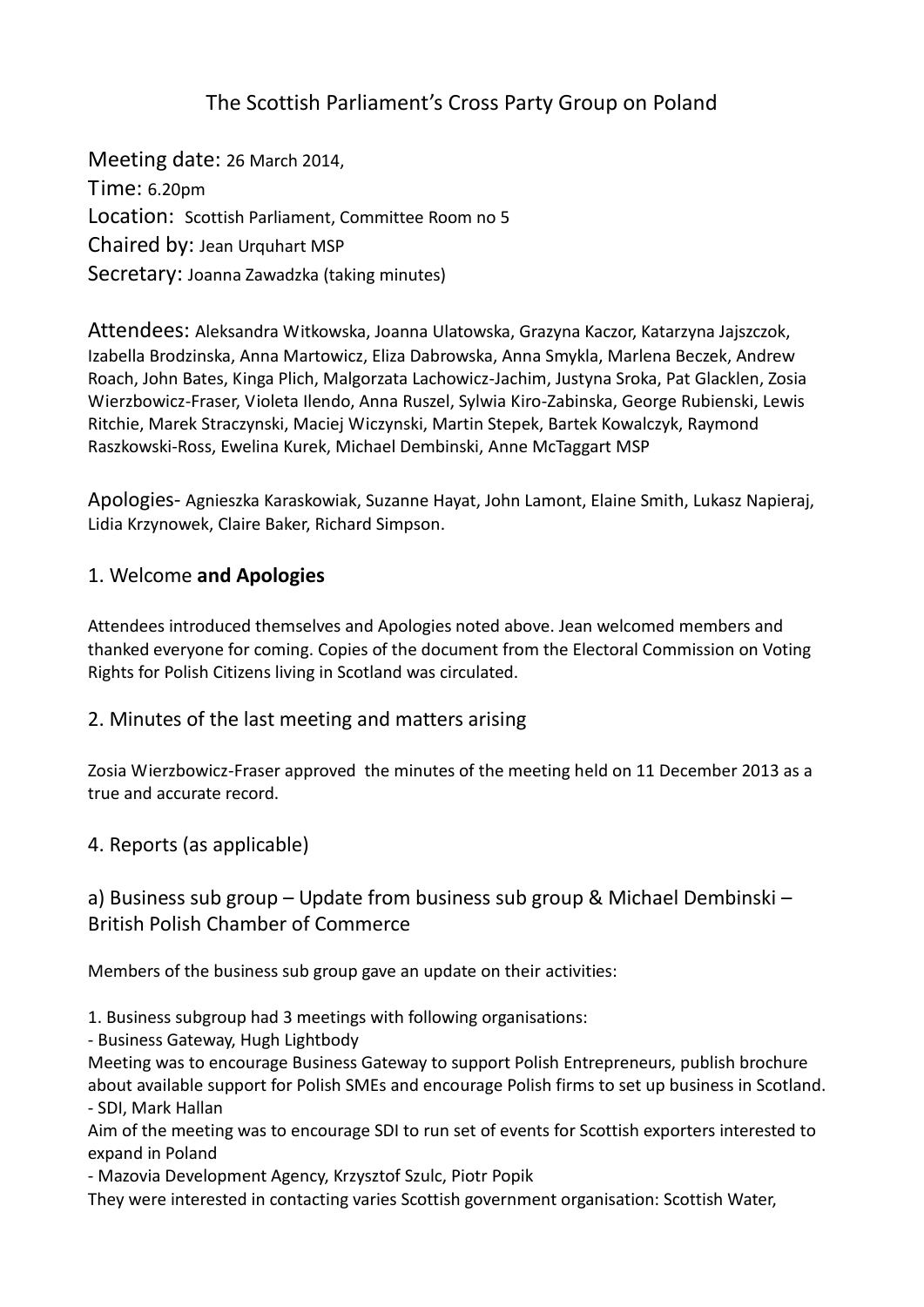Parliament, Highland and Islands Development Agency, promoting Mazovia Region among UKbusinesses and meeting was to introduce our activities.

2. According to Centre of Entrepreneurs Research 1 in 7 entrepreneurs have migrant background. There is 22k Polish Directors and 65k Polish self-employed.

Michael Dembinski from British Polish Chamber of Commerce gave a short presentation on the activities of this organisation, which has a proactive role in supporting British SME's i.e. export development to Polish market. He highlighted importance of the involvement of the Scottish businesses in getting support from BPCC

b) Education sub group – Update from Zosia Wierzbowicz Fraser & Presentation by Fife Polish Education Trust – Violeta Ilendo

Zosia Wierzbowicz-Fraser presented her report (attached on this email) and ask for the group to support for the following :

For CPG Action

• A "Freedom of Information " request from the CPG be sent to all local authorities in Scotland requesting numbers of Polish children in all primary ,secondary schools, colleges and universities

Later –when data is available

• CPG to invite Language co-ordinators from SQA to explain the current lack of provision of Polish courses

• CPG to invite a representative of the GTC to explain lack of registration of qualified Polish teachers

All of the above points of action have been approved by the group.

Education sub-group invited business sub-group members for the meeting to explore possibilities for cooperation. Joanna will forward the details to business-sub group members to Zosia.

John McLaughlin gave a presentation of the activities of newly formed Polish Fife Education Trust (please see the attachment)

Dr Anna Martowicz presented the activities of the Association for the Promotion of the Polish Language Abroad. It has also been suggested to contact NHS Service/Minister for Public Health to ask for help with distribution of the leaflets to Antenatal Clinics around Scotland.

APPLA – clarfication

We have not been planning any formal/official opening of the organisation. What we plan to do is a series of information campaigns revolving around the issues of learning/teaching/maintaining of the Polish language. We hoped to launch them on 10th April but, yet again, there is delay due to discussions with our potential honorary supporters. I will send an email to all of those who signed up for receiving information on membership/our activities once everything is in place (very soon, hopefully).

c) Culture –Joanna Zawadzka- Polish Scottish Heritage / Tomek Borkowy Universal